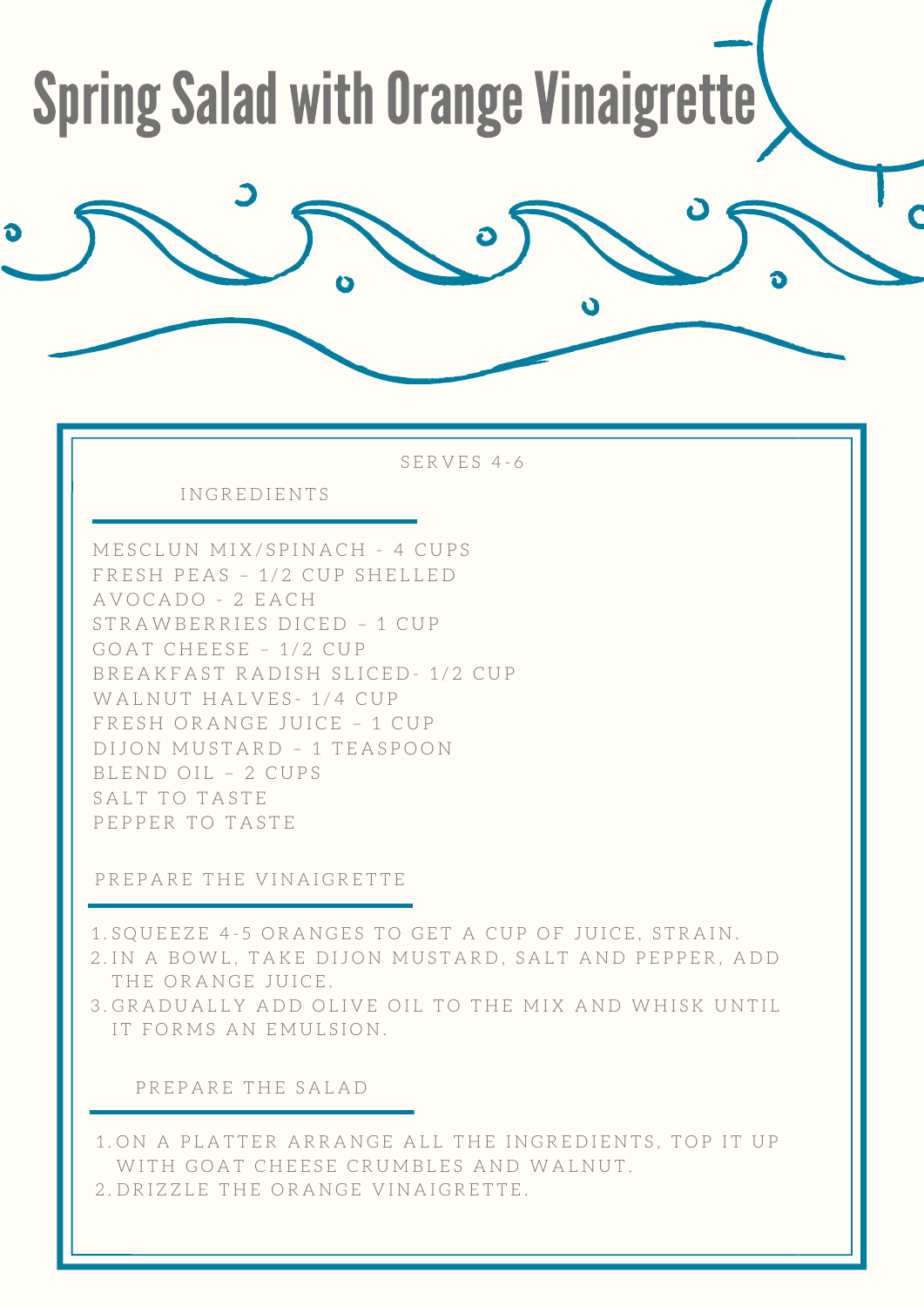

SERVES 4

"-.............. -----

I N G R E D I E N T S

 G A R L I C P E E L E D – F R O M 3 B U L B S B U T T E R S A L T E D - 1 L B SEA SALT TO TASTE BLACK PEPPER GROUND- TO TASTE OLIVE OIL - 2 TABLESPOONS R O S E M A R Y – F E W S P R I G S

#### M E T H O D

- 1.BRING THE SALTED BUTTER TO ROOM TEMPERATURE.
- 2.ADD PEELED GARLIC, OLIVE OIL AND ROSEMARY TO A SAUCEPAN. BRING TO A BOIL AND REDUCE THE FLAME TO SIMMER, FOR ABOUT 30-40 MINUTES. ALWAYS MAKING SURE IT IS ON SIMMER. YOU COULD ALSO COVER THE PAN WITH A PARCHMENT PAPER.
- 3.ONCE GOLDEN BROWN, STRAIN THE GARLIC AND COOL IT DOWN. RESERVE THE ROSEMARY AND GARLIC SCENTED OIL.
- 4.ONCE THE GARLIC IS COOL ENOUGH, SQUEEZE IT WITH HANDS INTO A BOWL. ADD THE SOFT BUTTER, MIX WELL.
- 5.USING A PLASTIC WRAP, FORM A BARREL OF GARLIC BUTTER. TIE BOTH ENDS AND PUT IT IN A FRIDGE FOR COOLING.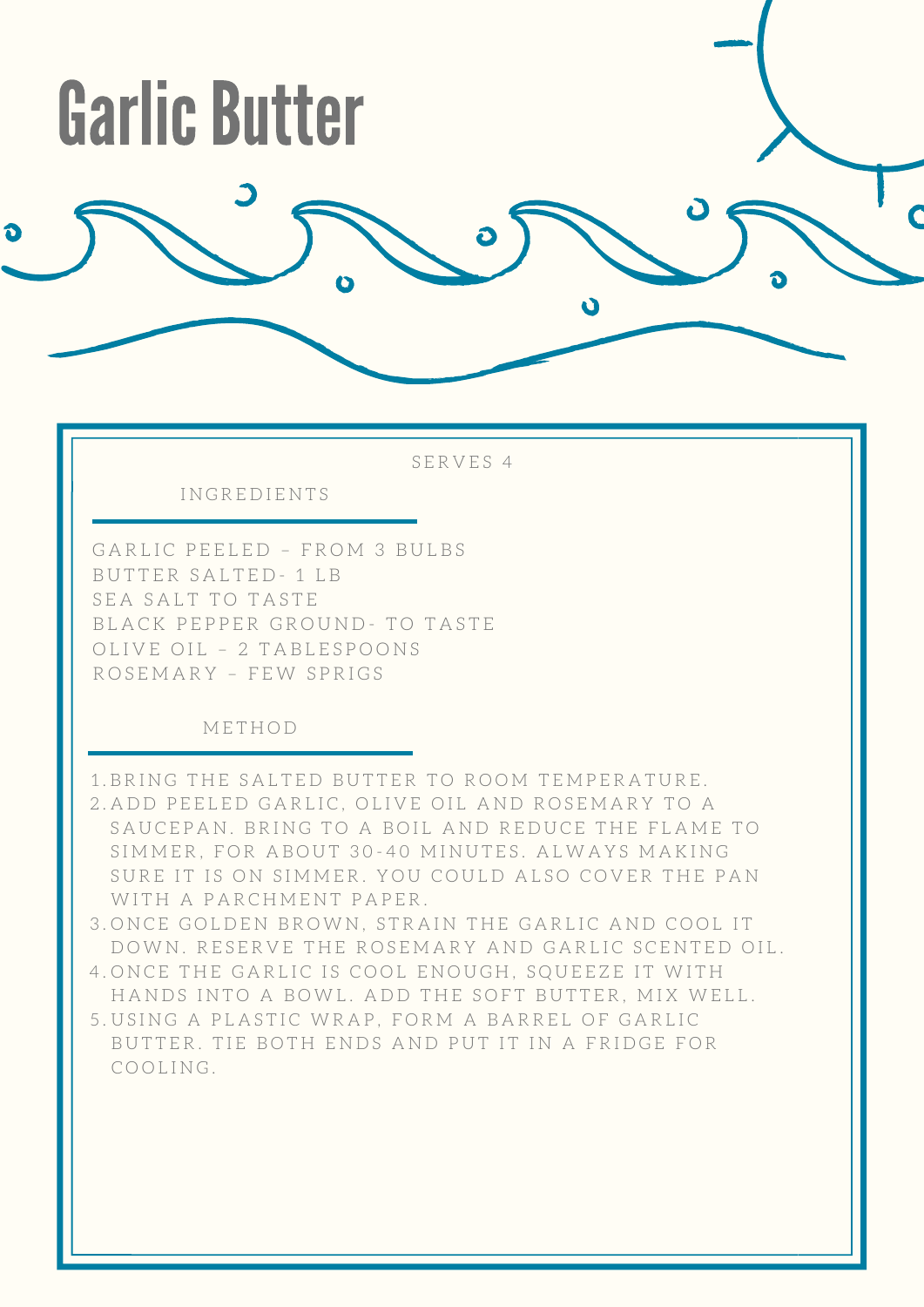# **Grilled Steak and Asparagus**

-

S E R V E S 4

RIBEYE OR NEW YORK(12 -16 OZ CUT)- 4 PIECES A S P A R A G U S - 1 B U N C H SEA SALT TO TASTE BLACK PEPPER GROUND- TO TASTE OLIVE OIL - 2 TABLESPOONS GARLIC-ROSEMARY OIL RESERVED FROM GARLIC BUTTER RECIPE

#### M E T H O D F O R S T E A K

I N G R E D I E N T S

- 1. PREHEAT ONE SIDE OF THE GRILL TO ABOUT 700° F. COOKING ON A HOT GRILL KEEPS JUICES INSIDE THE STEAK BY SEALING THE SURFACE.
- 2. REST THE STEAK AT ROOM TEMPERATURE FOR 30 MINUTES. MARINADE THE STEAK WITH SALT, PEPPER AND OLIVE OIL.
- 3. ON THE HOT SIDE OF THE GRILL, PLACE THE STEAK FOR A MINUTE, THEN MOVE THE STEAK BY A 45° ANGLE AND GRILL FOR ANOTHER MINUTE. THIS WILL FROM A DIAMOND GRILL MARK ON THE STEAKS.
- 4. TURN THE STEAK OVER AND REPEAT THE PROCESS.
- 5. MOVE THE STEAKS TO THE MEDIUM-HOT SIDE OF THE GRILL, COVER AND CONTINUE COOKING.
- 6. TO COOK THE STEAKS OF AN INCH IN THICKNESS TO A MEDIUM DONENESS, COOK THE STEAK FOR 8-10 MINUTES.
- 7. ONCE THE STEAK IS READY, REMOVE FROM THE GRILL AND REST FOR 5-8 MINUTES. BRUSH WITH GARLIC AND ROSEMARY OIL THAT IS LEFT FROM THE PROCESS OF COOKING GARLIC.

(RESTING IS VERY IMPORTANT AS THIS STEP WILL HELP THE HOT JUICE INSIDE THE STEAKS MOVE AROUND AND STABILIZE. IF YOU CUT THE STEAKS WITHOUT RESTING ALL THE NATURAL AND TASTY JUICES WILL BE LOST.)

#### M E T H O D F O R A S P A R G U S

- 1. WHILE THE STEAKS ARE RESTING, WE WILL PREPARE THE ASPARAGUS. 2. WASH THE ASPARAGUS AND CUT THE BOTTOM INCH AND A HALF OF THE HARD STALK.
- 3. SEASON WITH SALT, PEPPER AND OLIVE OIL.
- 4. GRILL ON THE HOTTEST PART OF THE GRILL. REMOVE AND REST.

#### FINISHING TOUCHES

- 1. DRESS THE STEAK WITH SEA SALT AND SLICE INTO QUARTER INCH L E N G T H S.
- 2. SLICE THE GARLIC BUTTER AND TOP IT ON THE STEAK.
- SERVE WITH GRILLED ASPARAGUS. 3 .